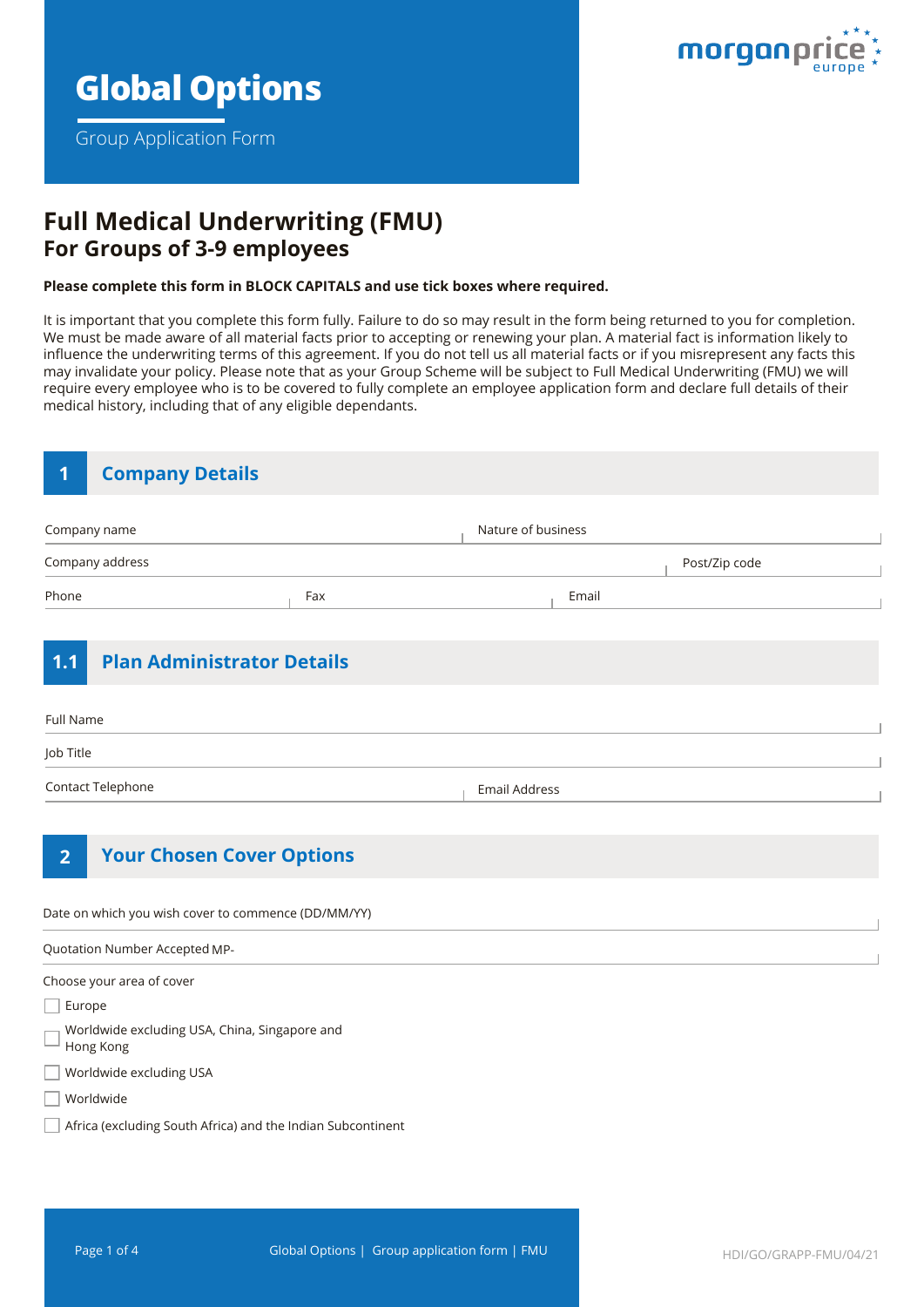

# **2 Your Chosen Cover Options** - continued

#### **Choose any additional modules you want to add to the core cover**

| <b>Enhanced Modules</b>                      |                                                                                                                                                                                                                                                                                            | Selected Modules             |     |    |  |  |
|----------------------------------------------|--------------------------------------------------------------------------------------------------------------------------------------------------------------------------------------------------------------------------------------------------------------------------------------------|------------------------------|-----|----|--|--|
| Physiotherapy Level 1                        | Enhanced Routine Maternity Level 1                                                                                                                                                                                                                                                         | Out-Patient Module 1         |     |    |  |  |
| Physiotherapy Level 2                        | Enhanced Routine Maternity Level 2                                                                                                                                                                                                                                                         | Out-Patient Module 2         |     |    |  |  |
| Physiotherapy Level 3                        | Reduce Routine Maternity                                                                                                                                                                                                                                                                   | Reduced Out-Patient Benefits |     |    |  |  |
| <b>Enhanced Routine Chronic</b>              | Additional Alternative Therapies                                                                                                                                                                                                                                                           | <b>Wellness and Dental</b>   |     |    |  |  |
|                                              | Hong Kong Reduced Hospital Network<br>(For residents of Hong Kong only)                                                                                                                                                                                                                    | Optical Level 1              |     |    |  |  |
|                                              |                                                                                                                                                                                                                                                                                            | Optical Level 2              |     |    |  |  |
|                                              |                                                                                                                                                                                                                                                                                            | Psychiatric Cover            |     |    |  |  |
|                                              | Please select the annual excess that you wish to apply to your group policy                                                                                                                                                                                                                |                              |     |    |  |  |
| \$250<br>\$500<br>    \$100                  | \$1000<br>$$2000$    <br>$$5000$     Nil                                                                                                                                                                                                                                                   |                              |     |    |  |  |
| 10% co-insurance on all out-patient claims   |                                                                                                                                                                                                                                                                                            |                              |     |    |  |  |
| 20% co-insurance on all out-patient claims   |                                                                                                                                                                                                                                                                                            |                              |     |    |  |  |
|                                              | Please specify the currency in which you wish to pay premiums and receive benefits                                                                                                                                                                                                         |                              |     |    |  |  |
| GBP<br><b>EUR</b><br><b>USD</b>              |                                                                                                                                                                                                                                                                                            |                              |     |    |  |  |
|                                              | (For the avoidance of doubt, this would include amongst other things but not limited to climbing, horse riding,<br>cycling, mountain biking, contact sports etc either as an amateur or professional).<br>If you are in any doubt then you should disclose your sport or physical pastime. |                              |     |    |  |  |
| <b>Eligibility of Cover</b><br>3             |                                                                                                                                                                                                                                                                                            |                              |     |    |  |  |
|                                              | All members covered on a group policy must be included on a mandatory basis on the basis of this<br>application you must confirm on the below points in order for you application to be processed.                                                                                         |                              |     |    |  |  |
| Employees only                               |                                                                                                                                                                                                                                                                                            |                              |     |    |  |  |
| Employees and their eligible dependants      |                                                                                                                                                                                                                                                                                            |                              |     |    |  |  |
| <b>Payment Options</b><br>$\overline{4}$     |                                                                                                                                                                                                                                                                                            |                              |     |    |  |  |
|                                              | Will premium payment be made from a source other than the plan sponsor?                                                                                                                                                                                                                    |                              | Yes | No |  |  |
| If YES Please explain the source and reasons |                                                                                                                                                                                                                                                                                            |                              |     |    |  |  |
|                                              |                                                                                                                                                                                                                                                                                            |                              |     |    |  |  |
|                                              |                                                                                                                                                                                                                                                                                            |                              |     |    |  |  |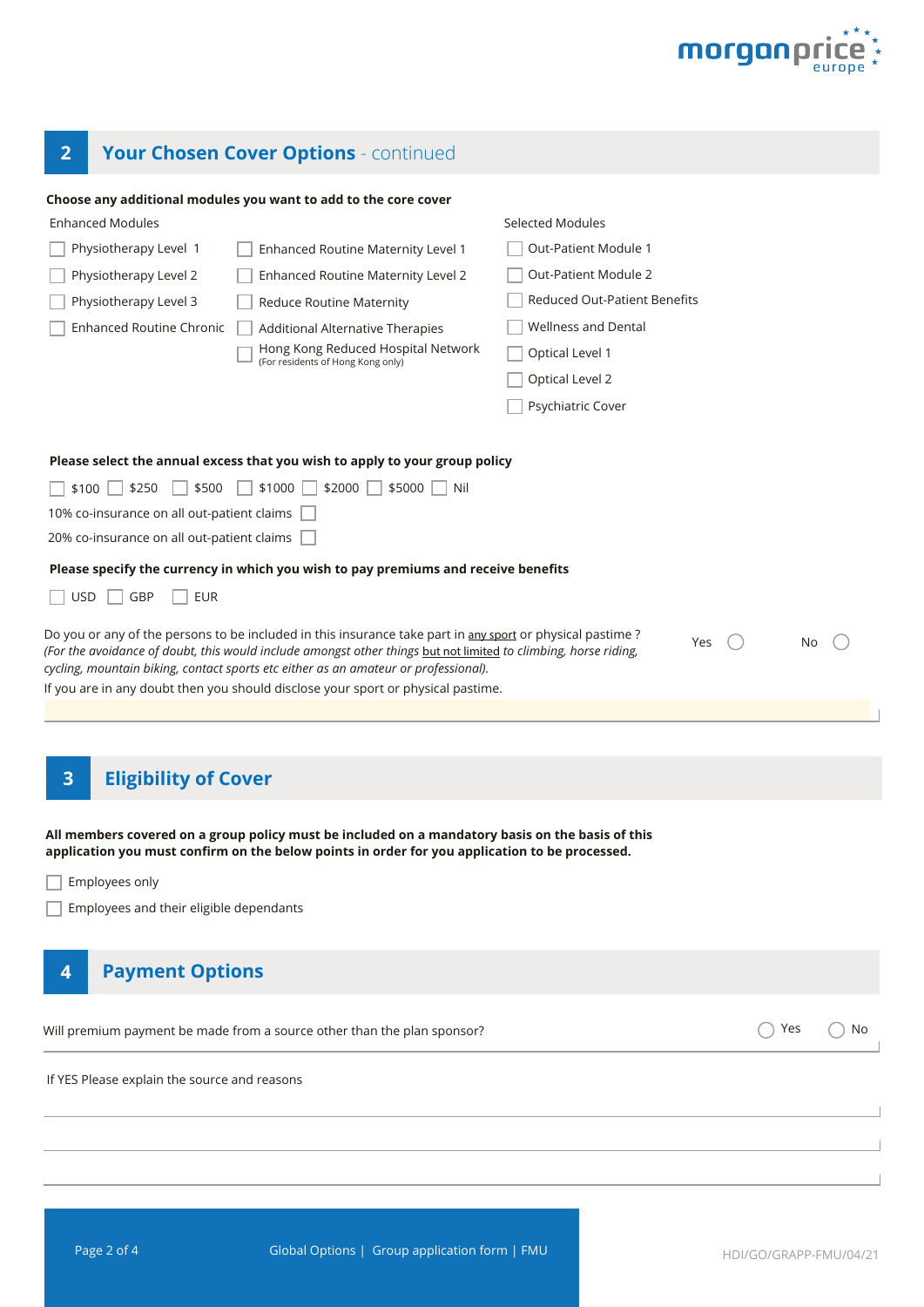

| How will you be paying your premium? (Your final invoice will reflect this)<br>* Charges may apply. Bank Transfer options are only available for annual payments. | Bank Transfer* |               | Credit Card* |        |
|-------------------------------------------------------------------------------------------------------------------------------------------------------------------|----------------|---------------|--------------|--------|
| Premium Payment Frequency (Your final invoice will reflect this)<br>* Premium loadings may apply for non annual payments                                          | Monthly        | ( ) Quarterly | Semi-Annual  | Annual |

### **5 Declaration**

I declare that I am authorised by the Company to enter into this Contract of Insurance. I further declare that after full and resonable enquiry and to the best of my knowledge and belief, that the statements made by me on this application form together with any supplementary information forming part of this application are full, true and correct. I understand that any changes to the information I have provided which take place between the time this form is completed and the time coverage become effective, must be notified in writing to the Insurer prior to the effective date of this coverage and failure to do so may result in the rejection of a claim or cancellation of the policy.

Please ensure that prior to entering into this Contract of Insurance you have been provided with, and have read, the terms and conditions that will apply to you as the Policyholder, and any eligible insured person enrolled on this policy. If you do not understand any aspect of the terms and conditions, you should contact Morgan Price (Europe) ApS or your broker prior to signing this application.

| Authorised Signature                | Date |  |  |
|-------------------------------------|------|--|--|
| Name of Signatory                   |      |  |  |
| For and on Behalf of (Company Name) |      |  |  |
| Position                            |      |  |  |

## **6 Data Protection & General Data Protection Regulations**

The data protection law in the UK changed on 25 May 2018. This paragraph sets out how we process your data and your rights under the new laws, although you should refer to the Morgan Price (Europe) ApS Privacy Notice at [www.morgan-price.eu/privacy-policy](http://www.morgan-price.com/privacy-policy) for further details.

Morgan Price (Europe) ApS together with its insurance partners, are the joint controller and processor of your personal data (the insurance partner of your policy will be advised to you when you purchase the cover). We will collect your personal data including, but not limited to, special categories of Personal Data about you (this includes details about your sex, ethnicity, age, and information about your health and medical conditions). We respect your privacy and we are committed to protecting your personal data.

This notice aims to give you information on how we collect and process your personal data when using our insurance services, including any data you may provide when you purchase our insurance products or services. Personal data, or personal information, means any information about an individual from which that person can be identified. It does not include data where the identity has been removed (anonymous data). Where we need to collect personal data by law, or under the terms of an (insurance) contract we have with you and you fail to provide that data when requested, we may not be able to perform the contract we have or are trying to enter into with you or provide the insurance services to you (for example, to provide you with medical claims insurance services). In this case, we may have to cancel the insurance product or insurance service you have with us but we will notify you if this is the case at the time. We will only use your personal data when the law allows us to. Most commonly, we will use your personal data in the following circumstances:

- Where we need to perform the insurance contract we are about to enter into or have entered into with you;
- Where we need to assess any medical conditions, claims and health data to perform our obligations under the Insurance Contract;
- Where it is necessary for our legitimate interests (or those of a third party) and your interests and fundamental rights do not override those interests; • Where we need to comply with a legal or regulatory obligation.

We will only use your personal data for the purposes of providing insurance products and services unless otherwise indicated to you. We may have to share your personal data with our insurance partners, which may include reinsurers, insurance intermediaries, third party medical claims administrators and other related parties to satisfy our contractual and legal obligations under the Insurance Contract (policy terms).

Many of our external third parties are based outside the European Economic Area (EEA) so their processing of your personal data will involve a transfer of data outside the EEA. Whenever we transfer your personal data out of the EEA, we ensure a similar degree of protection is afforded to it by ensuring